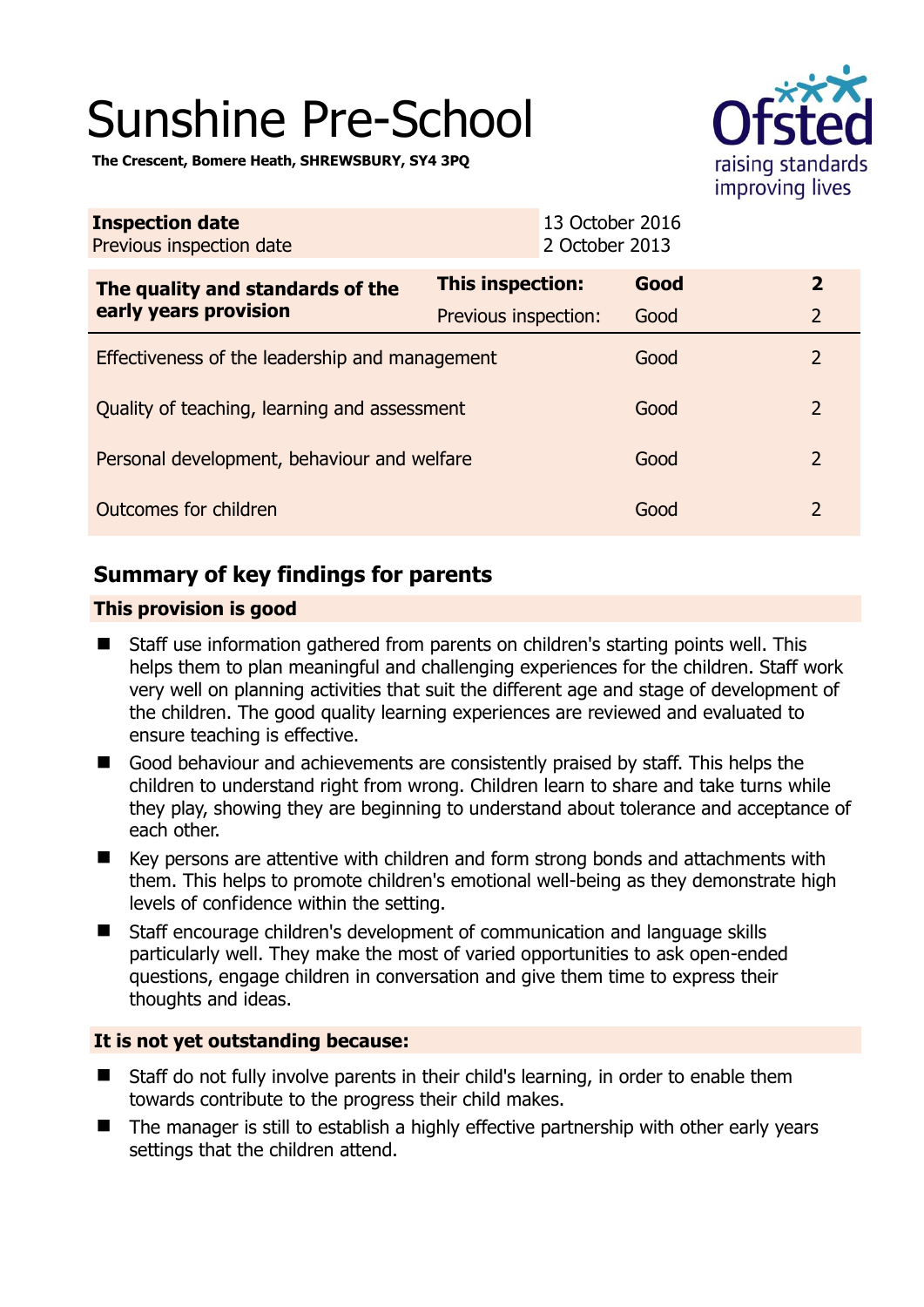# **What the setting needs to do to improve further**

### **To further improve the quality of the early years provision the provider should:**

- $\blacksquare$  strengthen partnership working with parents in order for them to be more involved in their children's learning
- $\blacksquare$  extend the arrangements for exchanging information with the other settings that children attend, in order to fully support and complement children's care and learning experiences.

## **Inspection activities**

- The inspector observed the quality of teaching during activities indoors and outdoors, and assessed the impact this has on children's learning.
- The inspector completed a joint observation with the manager.
- The inspector held a meeting with the manager and provider. She looked at relevant documentation, such as the self-evaluation and evidence of the suitability of staff working in the pre-school.
- The inspector spoke to a small selection of parents during the inspection and took account of their views.

#### **Inspector**

Lesley Bott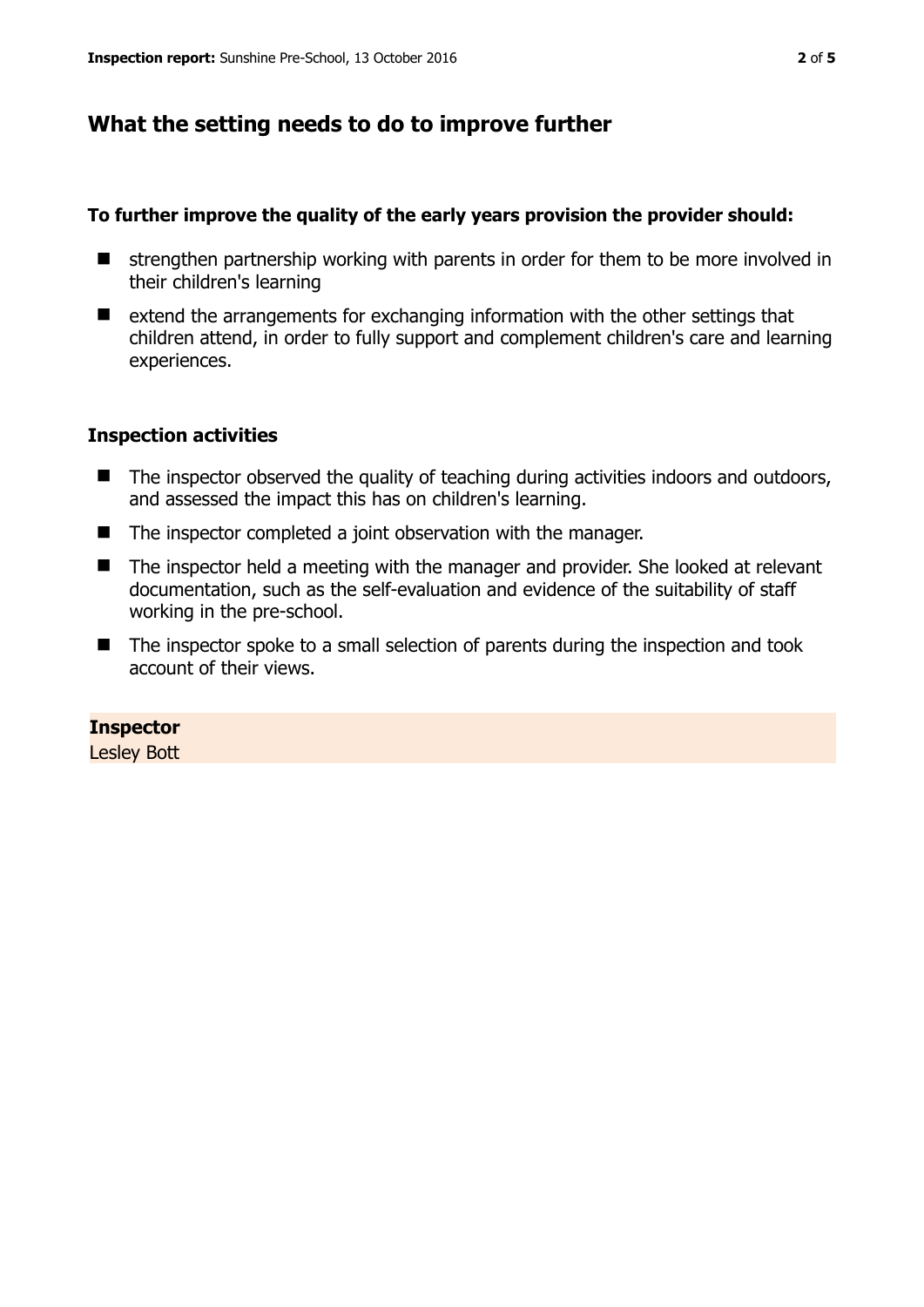# **Inspection findings**

# **Effectiveness of the leadership and management is good**

Arrangements for safeguarding are effective. All staff attend child protection training. They have a good understanding about the possible signs of abuse and neglect, and know what to do should they have any concerns about a child. The manager observes staff's practice and ensures staff benefit from opportunities to increase their knowledge and skills. This has a positive impact on the outcomes for all children. A high priority is given by all staff to ensure risk assessments are in place. Hazards are identified and minimised to ensure children are safe within the environment. Staff work closely with the school on the same site. Older children have an opportunity to visit and take part in Reception class activities in their last term. This helps to promote children's confidence and readiness for their move on to the school.

# **Quality of teaching, learning and assessment is good**

Staff provide enjoyable learning experiences that support children's interests. Teaching ensures that all children are fully involved and make good use of the resources and equipment available. Staff use information from sharply focused assessments to review children's progress and set meaningful targets. Children show a keen interest in transport. They explore and persist with tasks, as they operate the remote control cars. Children negotiate buttons to make the cars go forwards and backwards, go up ramps and under bridges and tables. The children enjoy opportunities to be creative and use their imaginations. They use paint to make their own creations, and shake the musical instruments to create their own sound. Staff support children by modelling how to use the resources and add explanations as they play.

## **Personal development, behaviour and welfare are good**

The environment is welcoming and creative. This effectively contributes to children's learning and development. Healthy lifestyles are consistently promoted by the staff. Children have daily opportunities to play outdoors. They develop their physical skills as they run, jump and climb. They also make good use of the canopy area which allows them to take their learning outdoors in all weathers. Children's independence is well promoted. They take on special roles to help prepare food at snack time. The pre-school takes part in a healthy eating initiative, which keeps parents well informed about healthy lunchboxes for the children.

## **Outcomes for children are good**

All children make good progress based on their starting points. Older children learn the skills that will help them in the next stage of their learning, such as starting school. They eagerly find their name card and self-register in the morning. This helps to build on their understanding of print. Children's confidence is promoted well by staff. They bring in items from home for show and tell, as they talk within small groups about their special belongings.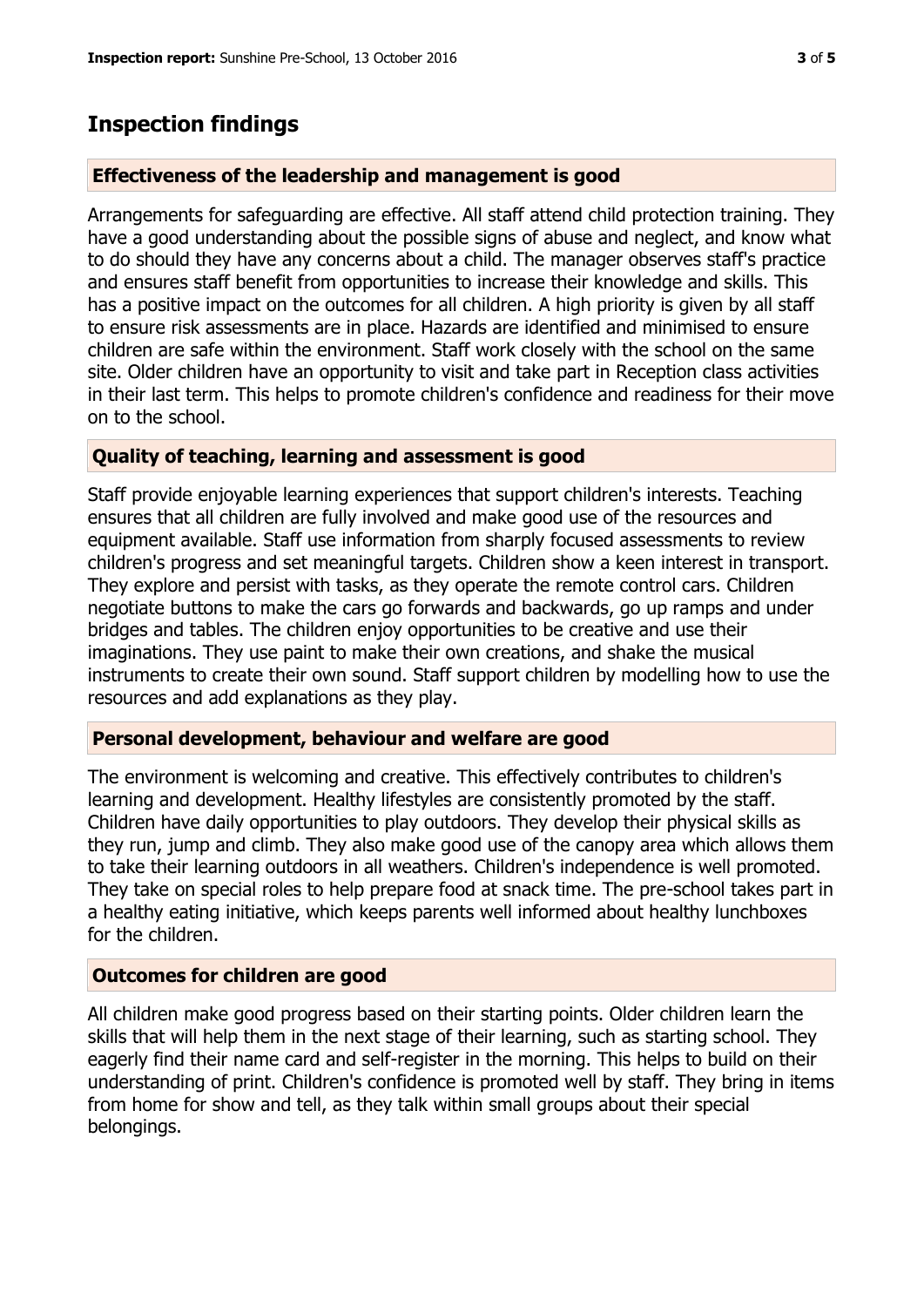# **Setting details**

| Unique reference number                             | 224047                                     |  |
|-----------------------------------------------------|--------------------------------------------|--|
| <b>Local authority</b>                              | Shropshire                                 |  |
| <b>Inspection number</b>                            | 1063758                                    |  |
| <b>Type of provision</b>                            | Full-time provision                        |  |
| Day care type                                       | Childcare - Non-Domestic                   |  |
| <b>Registers</b>                                    | Early Years Register                       |  |
| <b>Age range of children</b>                        | $0 - 5$                                    |  |
| <b>Total number of places</b>                       | 20                                         |  |
| <b>Number of children on roll</b>                   | 27                                         |  |
| Name of registered person                           | Bomere Heath Sunshine Pre-School Committee |  |
| <b>Registered person unique</b><br>reference number | RP905602                                   |  |
| Date of previous inspection                         | 2 October 2013                             |  |
| <b>Telephone number</b>                             | 07743197988                                |  |

Sunshine Pre-School was registered in 1997. The pre-school employs three members of childcare staff. Of these, all hold appropriate early years qualifications at level 2 and 5. The pre-school opens term time only, Tuesday to Thursday. Sessions are from 9am until 3pm. The pre-school provides funded early education for two-, three- and four-year-old children.

This inspection was carried out by Ofsted under sections 49 and 50 of the Childcare Act 2006 on the quality and standards of provision that is registered on the Early Years Register. The registered person must ensure that this provision complies with the statutory framework for children's learning, development and care, known as the early years foundation stage.

Any complaints about the inspection or the report should be made following the procedures set out in the guidance 'Complaints procedure: raising concerns and making complaints about Ofsted', which is available from Ofsted's website: www.gov.uk/government/organisations/ofsted. If you would like Ofsted to send you a copy of the guidance, please telephone 0300 123 4234, or email enquiries@ofsted.gov.uk.